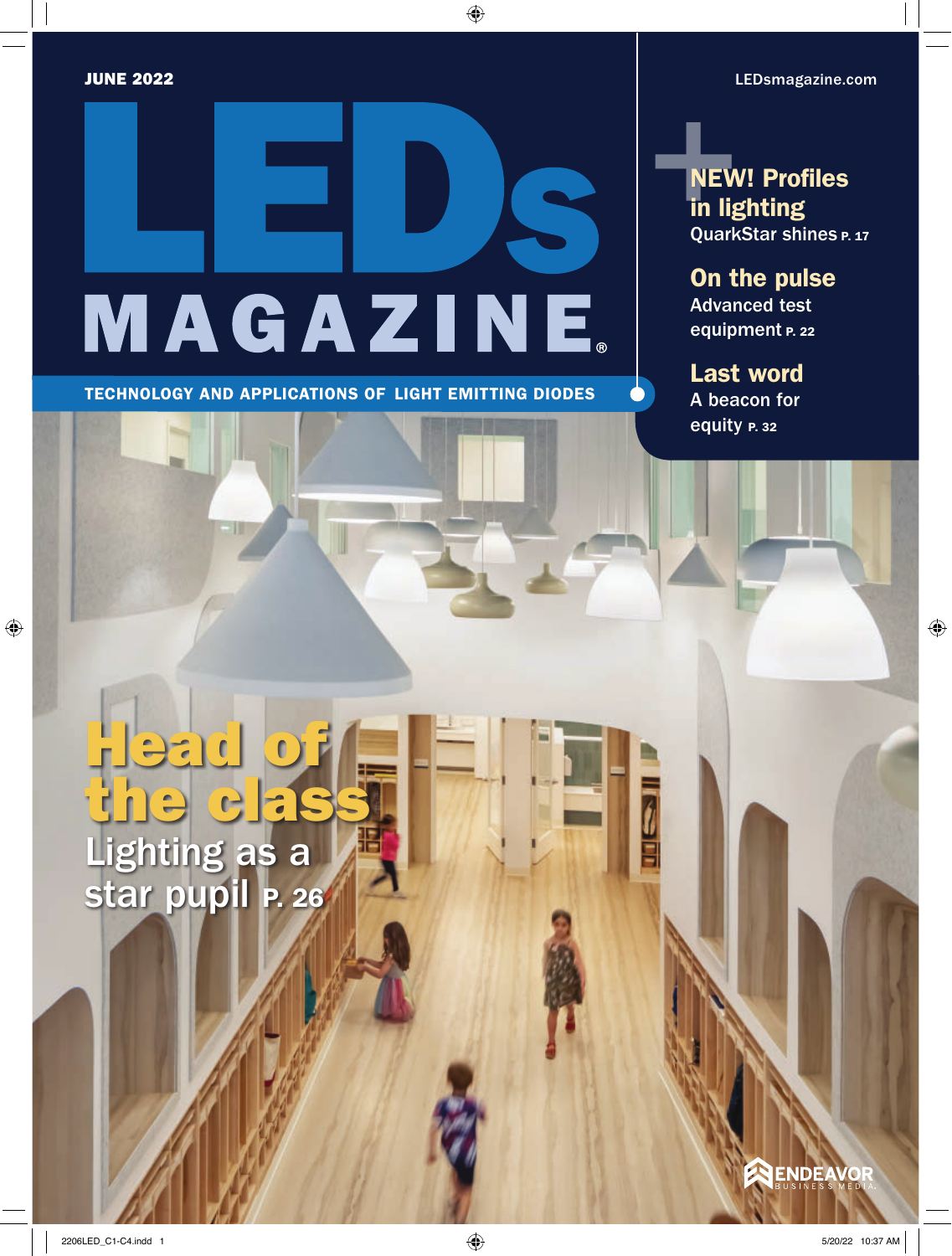## L-Prize Concept Phase winners propose next-generation SSL designs

PNNL's KATE HICKCOX notes common themes of modularity and interoperability that could ease the integration of 2022 L-Prize Concept Design winners.

uring the Department of Energy (DOE)<br>Solid-State Lighting R&D Workshop on<br>Feb. 3, U.S. Secretary of Energy Jennifer Solid-State Lighting R&D Workshop on Feb. 3, U.S. Secretary of Energy Jennifer Granholm announced the winners of the Concept Phase of DOE's latest L-Prize competition. The program aims to spark innovation with interoperable LED lighting systems in commercial building applications. These systems can include LED luminaires, sensors, control devices, and interfaces.

I helped design this iteration of the L-Prize competition, which was last held a decade ago. In the Concept Phase, we encouraged competitors to submit designs that go beyond current constraints in lighting innovation, such as cost, form factor, materials, and controls. Entrants were invited to imagine and design concept systems that attain energy efficiency, lighting quality, connectivity, and life cycle requirements beyond those of current commercially available products and consider environmental sustainability and diversity, equity, and inclusion (DEI). The announcement by Secretary Granholm culminated an exciting first round of design and engineering for the entrants.

The competition's first phase also invited participation from all interested teams or inventors. We encouraged the submission of concepts from known and nontraditional manufacturers, including garage inventors and academics. Seeing submissions from in-

dividuals, small teams, and experts within and outside the lighting industry that introduced new perspectives to this challenge was exciting. Our expert reviewer panel (ERP) examined and scored all eligible submissions and selected four as winners for this phase. Each winner received \$20,000 in prize money. Below are the features and innovations that the ERP scored highly, as well as information on the four winners.

KATE HICKCOX *is a lighting research scientist at [Pacific Northwest](https://www.pnnl.gov/)  [National Laboratory](https://www.pnnl.gov/) (PNNL), which administers the [L-Prize a](https://americanmadechallenges.org/challenges/lprize/index.html)long with the U.S. Department of Energy's National Renewable Energy Laboratory.*



QuarkStar's Project Tango concept offers high optical efficiency and tunability in a networked luminaire. QuarkStar

### Project Tango

QuarkStar, an international group of lighting thought leaders working in partnership with Nichia, submitted a networked white-tunable luminaire concept for retrofit projects. The concept, dubbed "Project Tango," leverages innovations in optics, LED construction, and power conversion technology. The ERP was impressed by its novel optical design and potential to simultaneously deliver extremely high optical efficiency and precisely controlled light distribution.

QuarkStar's proposed concept uses OpenThread, an open-source networking protocol developed by Google. To date, open-source protocols have not gained much traction in commercial lighting, but they have potential to enable greater interoperability among building systems, including lighting. Other notable highlights include top-to-bottom design decisions geared toward sustainability and waste reduction, such as predictive maintenance and modular replacement and upgrades that can be ser-

viced in-field. Based in Las Vegas, QuarkStar has a long track record of workforce diversity in its innovation and IP teams, which earned the company bonus points in the DEI category. (*Editor's note:* Learn more about QuarkStar on p. 17.

### Sustainable and connected troffer retrofit

[Orion Energy Systems](https://www.orionlighting.com/) of Manitowoc, WI, took on the fluorescent-to-LED retrofit with its entry. The concept included a high-efficacy, networked LED luminaire with advanced controls that could be

swapped in place of an existing fluorescent luminaire in less than 2 minutes.

The ERP liked Orion's application of advanced capabilities to retrofit situations, which represent an estimated 90% of the overall lighting market. The concept's quick installation of an advanced controls platform would also address a current barrier in the market. The ERP also praised the luminaire's high efficacy (184 lm/W), excellent color quality, and use of plugand-play standards–based controls, which can decrease costs and increase adoption. A modular light engine is designed for upgrading in the field to improve or change the performance.